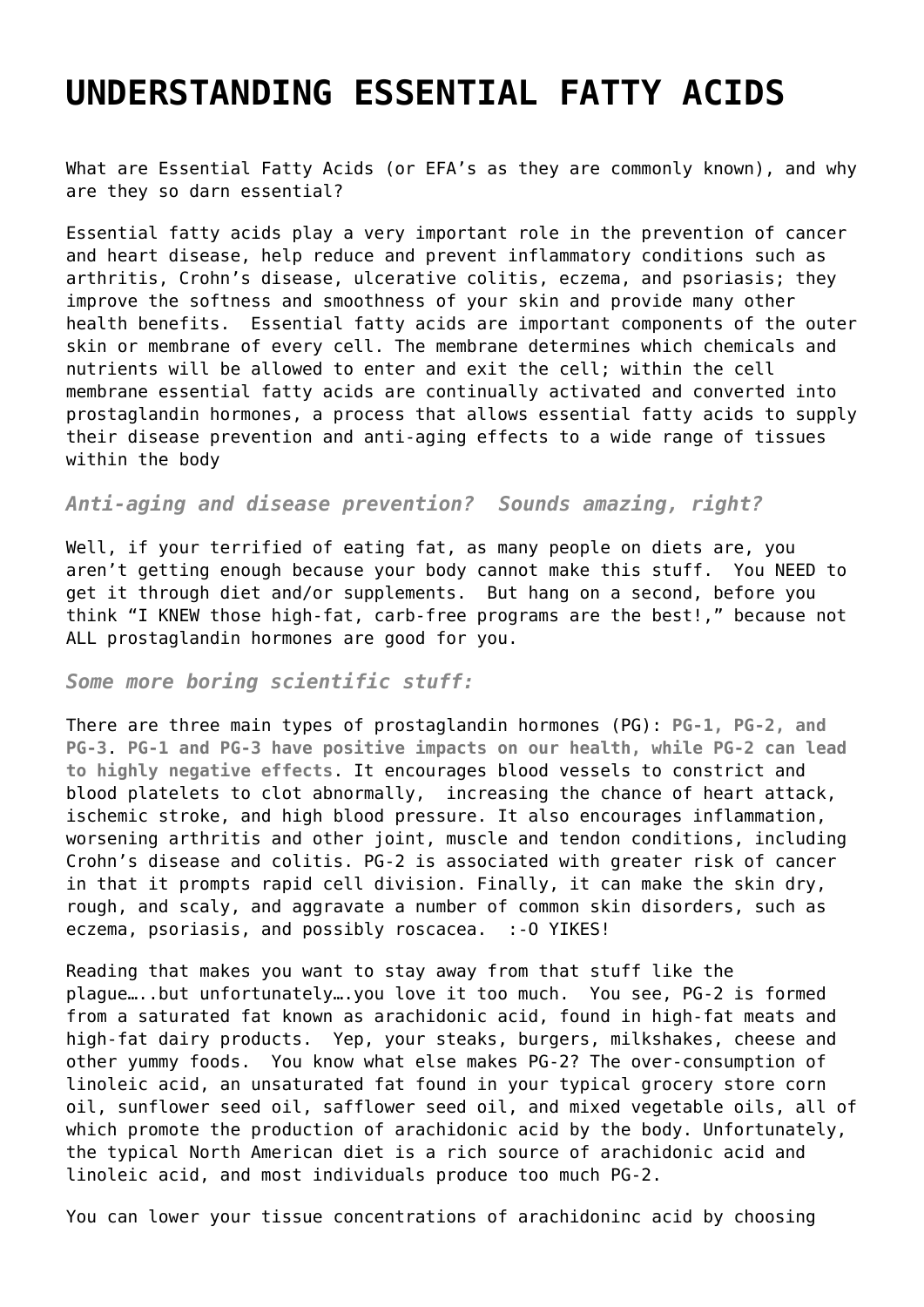chicken, turkey or fish, instead of high-fat meat products, and non-fat or 1 percent milk and yogurt products. Remove from your diet any cheese that is more than 3 percent milk fat, and use cold-pressed olive oil or organic canola or grapeseed oil in place of other vegetable oils in salad dressings. These are good sources of monounsaturated fat, which does not participate in the formation of prostaglandin hormones and is known to help reduce cholesterol and contribute to cardiovascular health in other ways.

So now you know how to reduce the formation of PG-2, but what about the good prostaglandin hormones, PG-1 and PG-3, the ones with all those health benefits?

The key building block for PG-1 is an unsaturated fat known as gammalinolenic acid (GLA), which is found in high concentrations in borage oil or evening primrose oil. GLA can also be formed in the body from linoleic acid (the oils we consume too much of), but individuals who suffer diabetes, eczema, or premenstrual syndrome have a defective enzyme that prevents the conversion of linoleic acid to GLA. Drinking alcohol, eating refined sugars, and hydrogenated fats (margarine, shortening, pastries, chips and other snacks) tends to inhibit this conversion as well, as does the aging process itself. For all these reasons, virtually everyone has suboptimal cell membrane concentrations of GLA, so it's a good idea to supplement especially if you have one of the conditions mentioned.

PG-3, on the other hand, is formed from an omega-3 unsaturated fat called eicosapentaenoic acid (EPA), which is found in cold-water marine fish such as salmon, mackerel, anchovies, sardines, and tuna. This is the reason that fish oil supplements are so popular, and rightfully so. The body can also convert the omega-3 fat alpha-linolenic acid (ALA) found in flaxseed oil, and chia seeds as well as walnuts, into EPA, increasing the production of PG-3, but as you can see from the chart below, it's a much quicker process to go directly from fish oil to PG-3. Fish oil, by the way, also contains docosahexaenoic acid (DHA), which enhances immune function and the development and function of the brain, and is essential to good vision. (This is why a higher DHA to EPA ratio fish oil supplement is often recommended for kids with ADHD).

PG-3 is considered very important for total body wellness, as it reduces risk of heart attacks by dilating blood vessels and discouraging abnormal blood clotting. It slows the rate of cell division and so reduces the risk, especially of breast, prostate, and colon cancer. PG-3 is also known to reduce inflammation, including skin inflammatory responses, a role it shares with PG-1.

## *If you are looking to build muscle, you'll like this one:*

For exercisers, particular relevance is the anti-oxidant and acute, exerciserelated anti-inflammatory nature of EPA and DHA. Since high-intensity exercise and weight training cause increases in inflammation and oxidation, reducing this response may be beneficial in improving exercise recovery. Even more interesting for people looking to build muscle, EPA and DHA supplementation has been suggested to support muscle protein synthesis and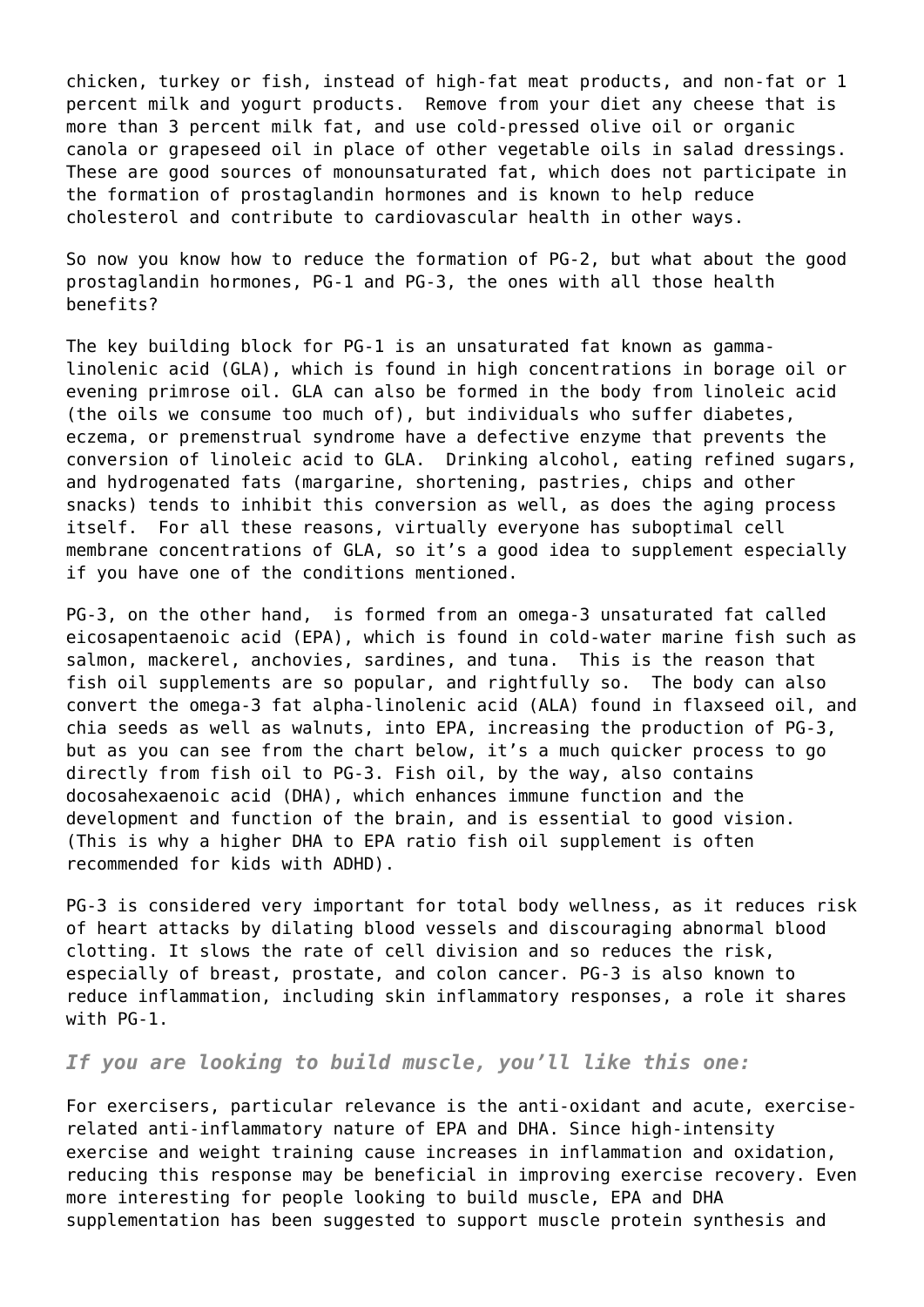limit muscle protein degradation. This can mean less muscle breakdown and more muscle growth.

*Why supplement?*

Most individuals suffer unknowingly from an essential fatty acid deficiency or imbalance, thanks to modern agricultural and food processing methods and the typical North American diet. **To ensure optimal essential fatty acid nutritional status, it is highly recommended to take a quality EFA supplement, preferably in the form of professional-quality fish oil**. This simple practice can result in significant benefits for your health, your appearance, the rate at which your body will age, and your risk of future illness.

*The bottom line?*

Taking fish oil daily may seem disgusting, but high quality brands like those found in our [Online Dispensary](https://realhealthandfitness.com/shop/) make great-tasting fish oils, free from mercury and other impurities. I also highly recommend [Organic Atlantic](https://realhealthandfitness.com/health/omega-3-fatty-acids/) [Salmon Oil](https://realhealthandfitness.com/health/omega-3-fatty-acids/) from Vital Choice. Give either of those a try, you'll be glad you did! On a personal note, I used to have high cholesterol as a teenager (if you're thinking that's insane, you'd be right!) and even after changing my dietary habits it still stayed on the border. Taking a fish oil supplement daily has helped bring the levels down to normal, with no other meds required.

*A handy chart, which may or may not clarify things: :p*